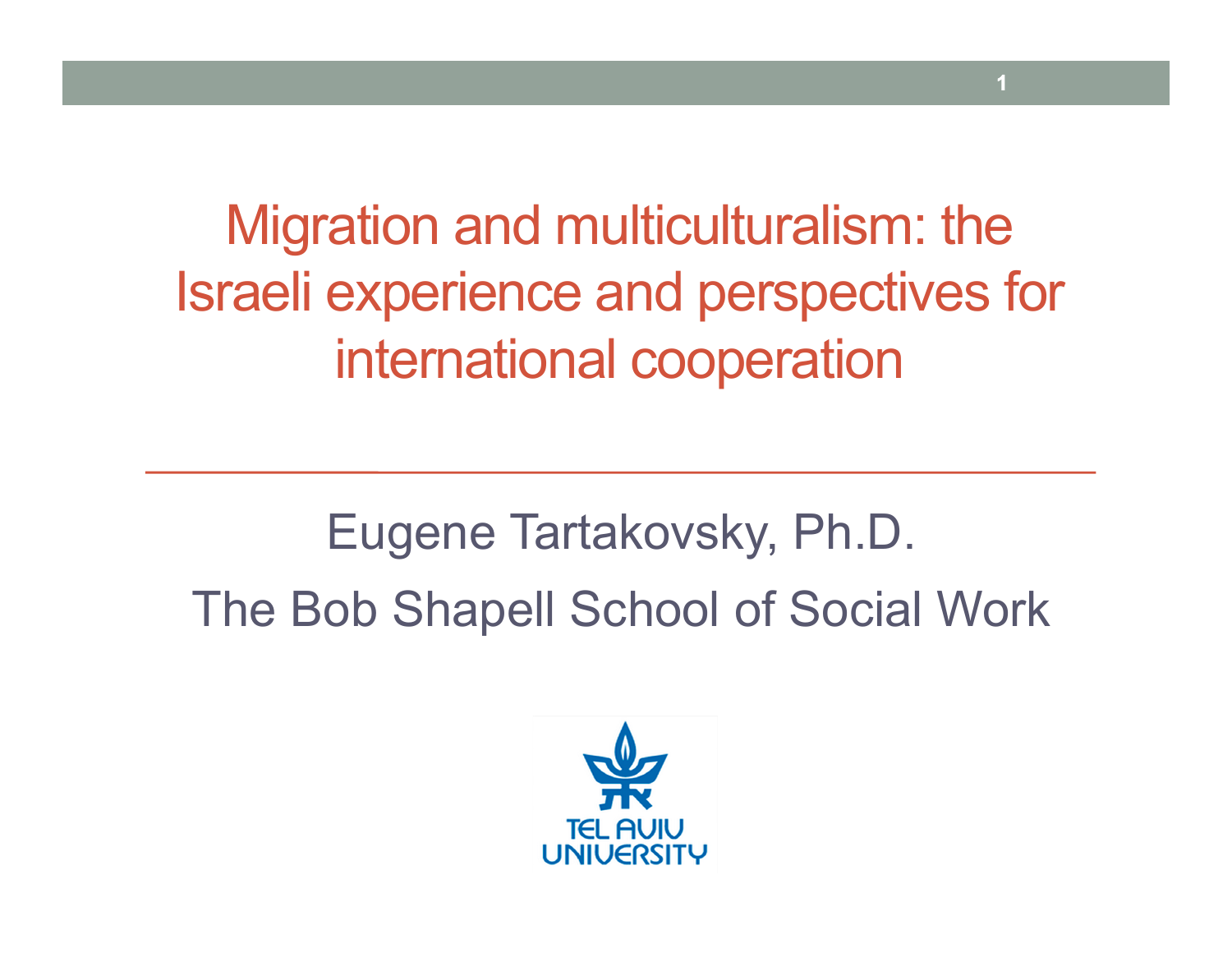#### Global social changes

- The population mobility increases. => Every government has to convince its own people not to emigrate to other countries and attract people from other countries who have a potential to contribute.
	- Two hundred years ago, Joseph de Maistre (1753-1821) said "Every nation has the government it deserves."
	- Today, we may say that every government has the population it deserves.
- Good relationships between diaspora and the "motherland" become pivotal for survival of both.
	- 3 million Brazilians are living abroad. Last year, they sent close to \$3 billion in remittances to Brazil.
	- Half a million Israelis live abroad + about 5 million Jews; about 100,000 Jews live in Brazil.
- The level of ethnic heterogeneity increases. => Dominant groups lose their position & the role of minority groups increases in all domains, including economics, politics, culture, and education.
- This new situation opens new opportunities for development, but also increases a sense of instability. => We witness a tidal wave of populism, extremism, and terrorism all over the world.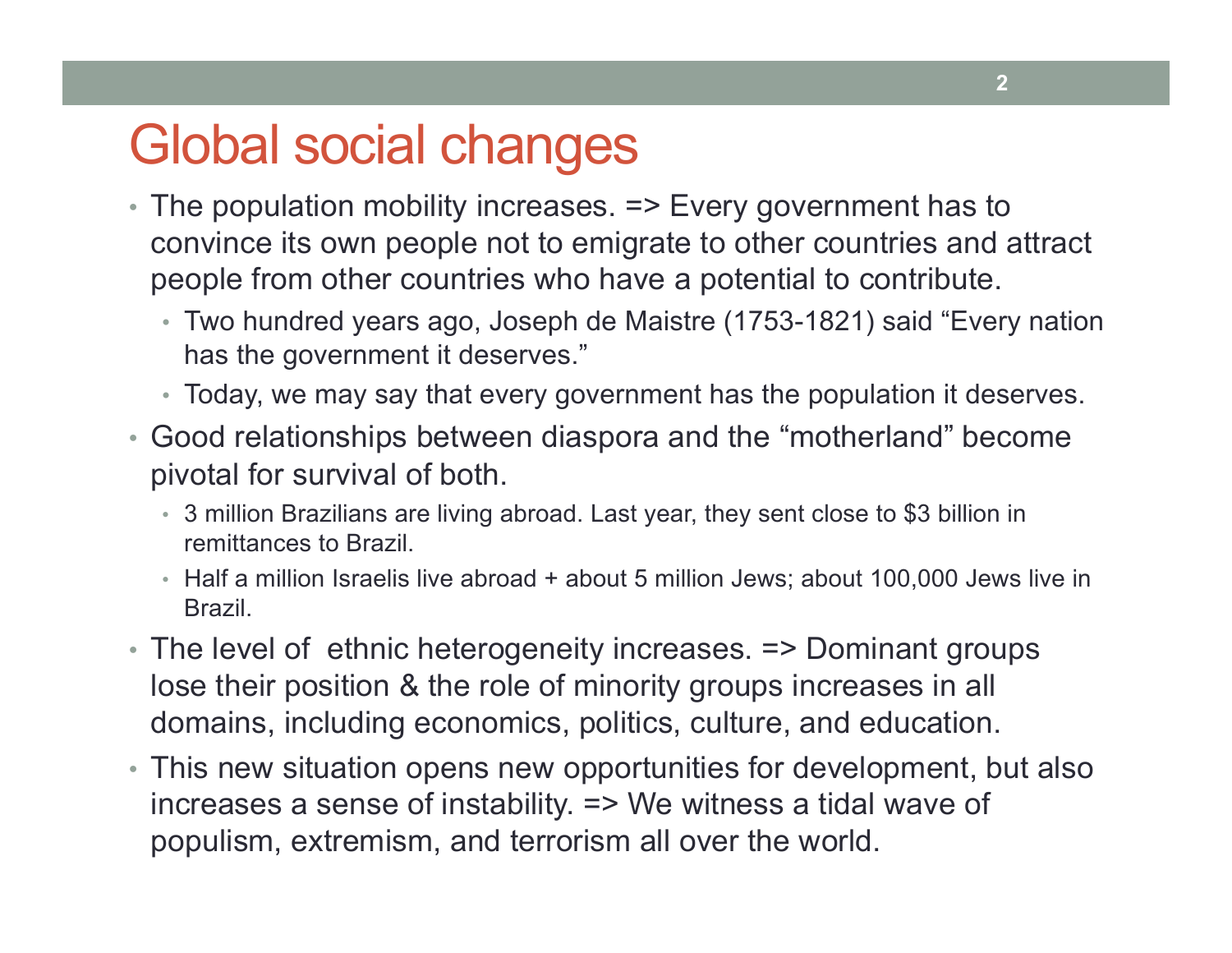### New challenges for universities in this brave new world (1)

- Competition among universities increases and becomes global. =>
- Universities have to attract new student populations, including ethnic minorities and immigrants.
- These new students have an agenda that is somewhat different from the traditional student population. We know little about it, because we have not studied them enough.
- We may assume that the new students are more pragmatically oriented on one hand (their economic situation is worse and, therefore, their need to survive and advance is stronger), and they want to learn more about their own group's history, culture, and social problems, on the other hand.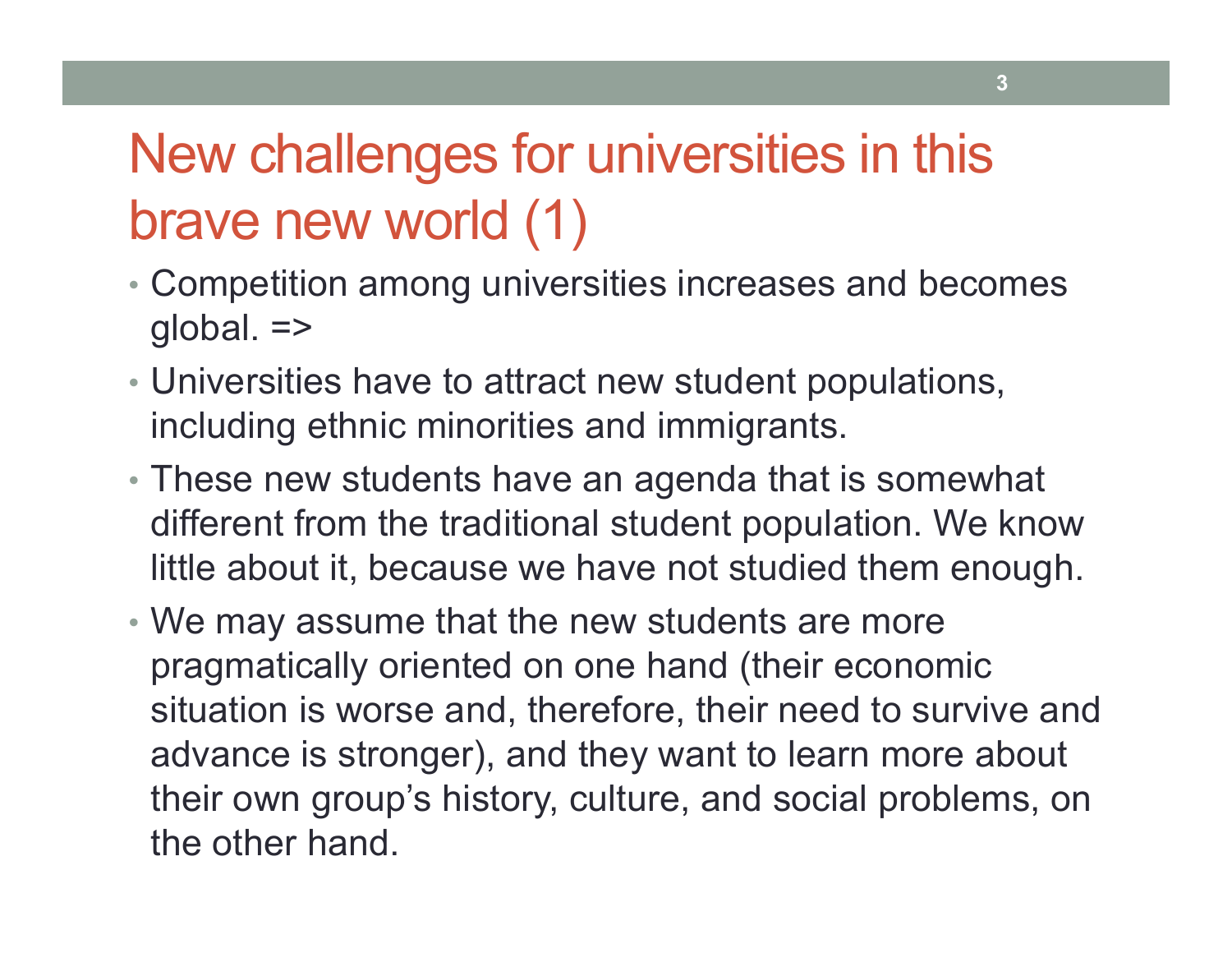## New challenges for universities (2)

- The new student population faces specific challenges:
	- Their language mastery is often not enough for academic studies and research.
	- They often do not know and have a difficulty to follow behavior norms that are obvious for the dominant student population: how to interact with the faculty, how to prepare and behave through exams, how to stand for their rights, etc.
	- They have to establish relationships with the dominant student group(s), which is not always simple (e.g., Arab and Jewish students in Israel).
- Faculty faces specific challenges working with the new student population:
	- There are few faculty members belonging to ethnic minority and immigrant groups.
	- The faculty members belonging to the dominant group do not know history, beliefs, and cultural practices of the new student population.
	- Even our jokes come from the dominant society group and often do not fit ethnic minority and immigrant cultures.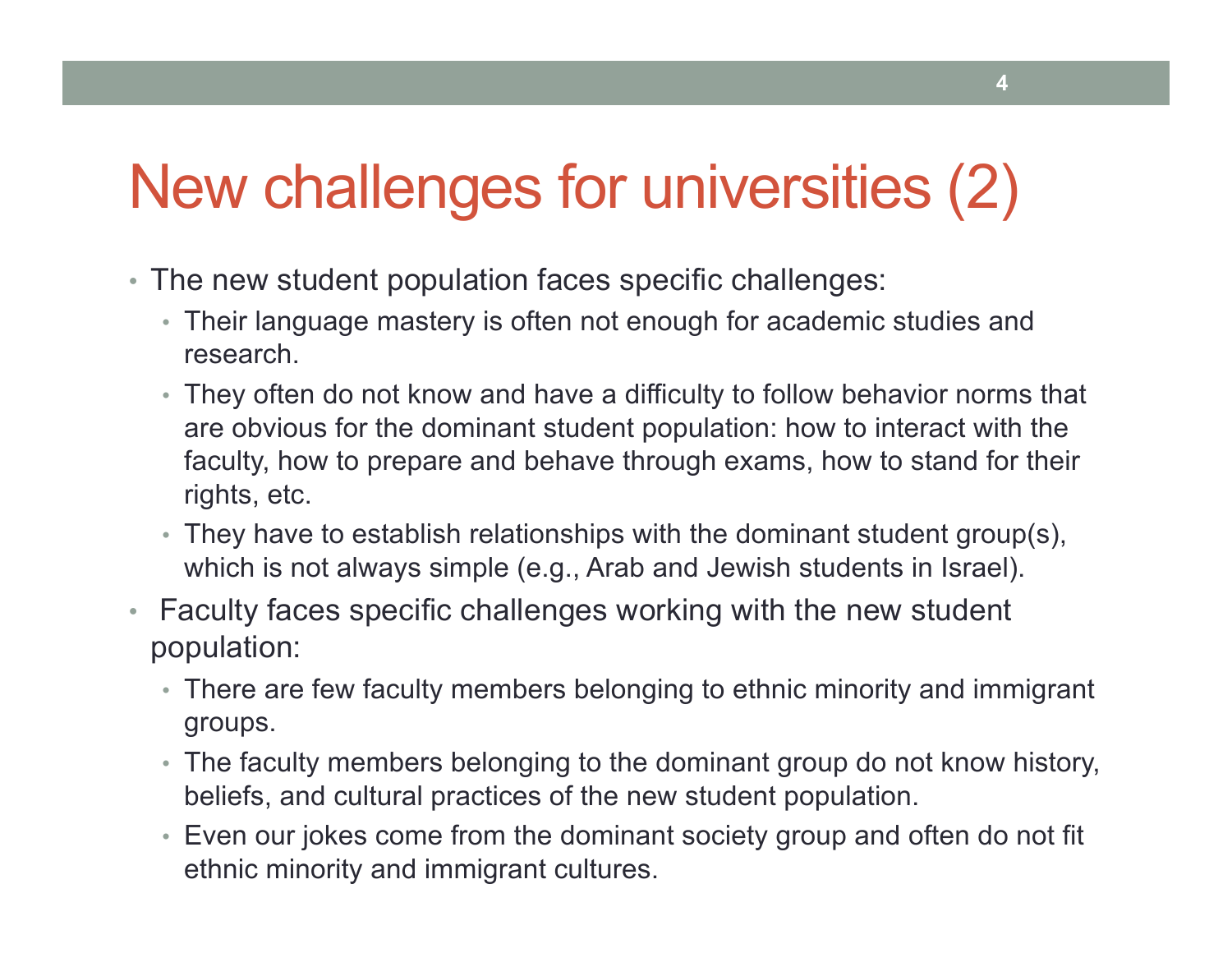## Some examples from our studies

- Returning immigrants: Immigrants from the Former Soviet Union who left Israel and returned to Russia:
	- Their main emigration motivation is materialistic: better salaries and business opportunities.
	- Their Israeli and Jewish identities are stronger than Russian identity.
- Jews living in Russia:
	- Their main emigration motivation is also materialistic.
	- Their Israeli and Jewish identities are also stronger than their Russian identity.
- Israeli dominant group (Jews):
	- Appraisal of different immigrant groups (asylum seekers, diaspora immigrants from the Former Soviet Union, Ethiopia, and western countries.
	- Contacts with different immigrant groups: The role of group appraisal, personal value preferences, and opportunities for contacts.
- A group of researchers, including our faculty member, now begins a study among Arab students on their adjustment to the Israeli education system.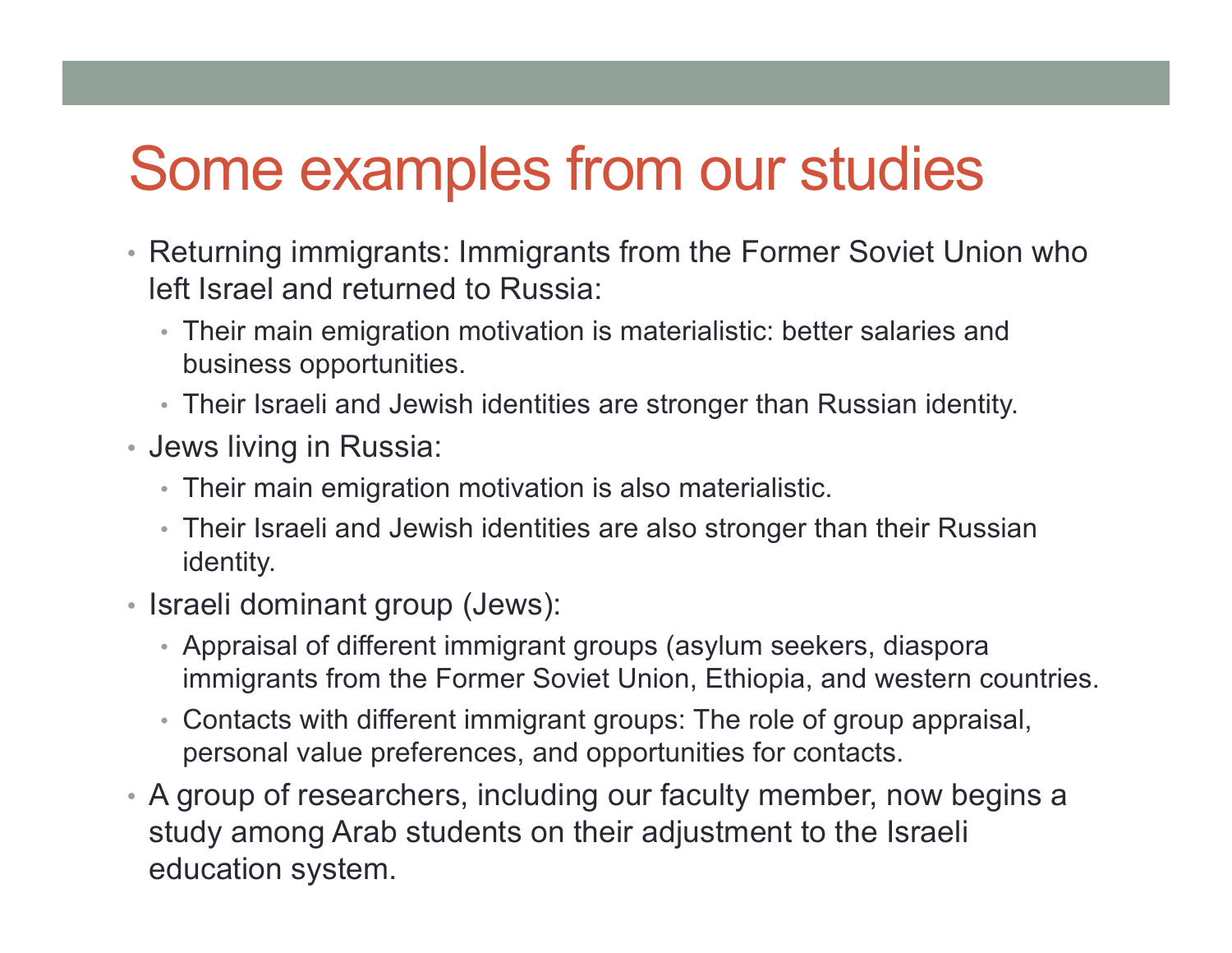#### The Israeli expertise that may be relevant for Brazil

- Research expertise and research instruments. We have a lot of experience conducting studies among potential emigrants in their country of origin, immigrants in Israel, and the Israeli local population.
- Teaching about migration and multiculturalism. In TAU and in some other universities in Israel we have courses on this issues, including courses for international students. Many our researchers are experienced in teaching courses on immigration in universities abroad.
- In TAU, we have an international program on immigration and integration.
- In our other international programs, e.g., a program on coping with stress and trauma, we have courses on immigration and multiculturalism.
- On the other hand, we would love to learn about Brazilian multicultural experience and about integration of different ethnic and immigrant groups in Brazilian universities.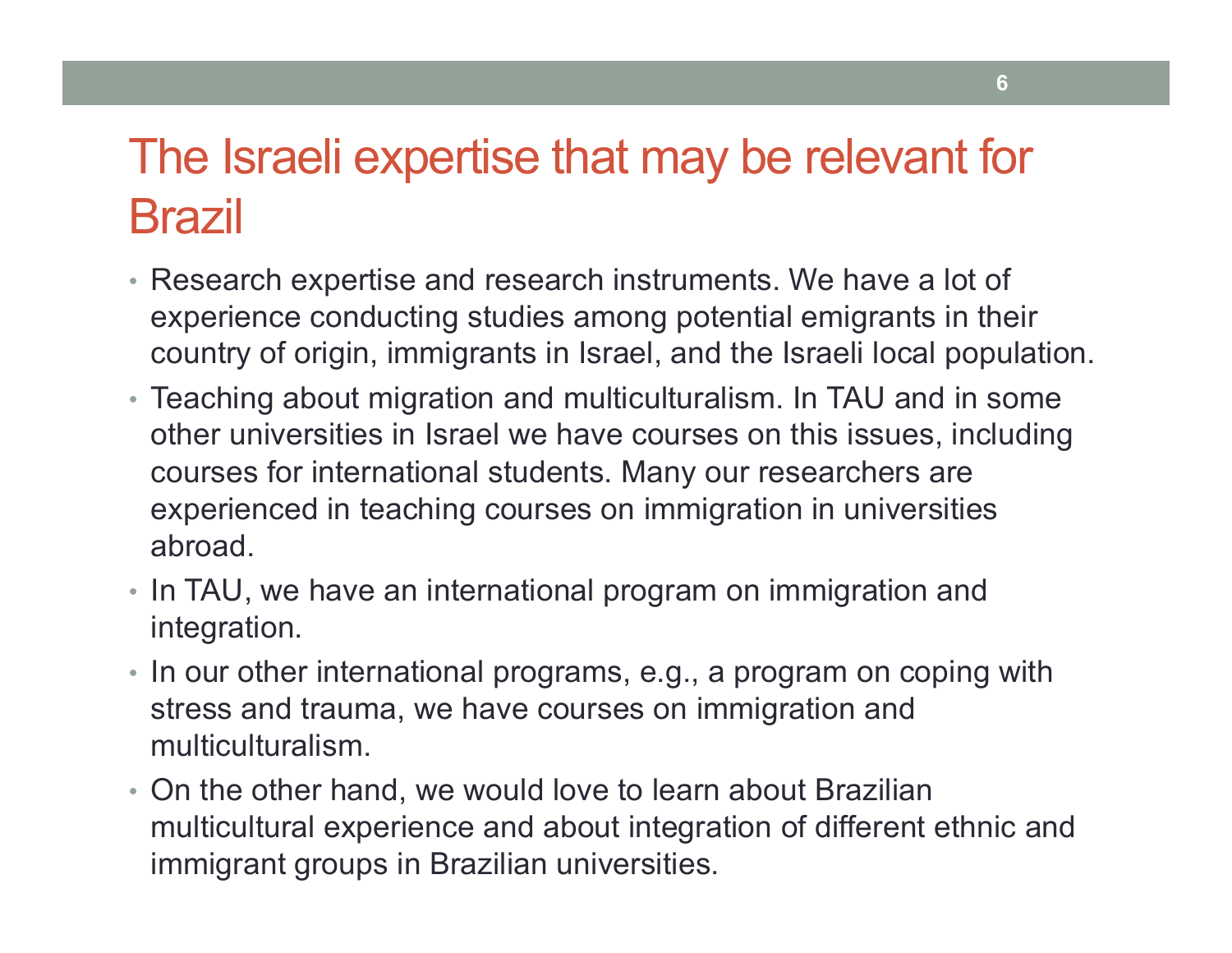We need to develop international cooperation not only in hi-tech and business, but also in social sciences.

**7**